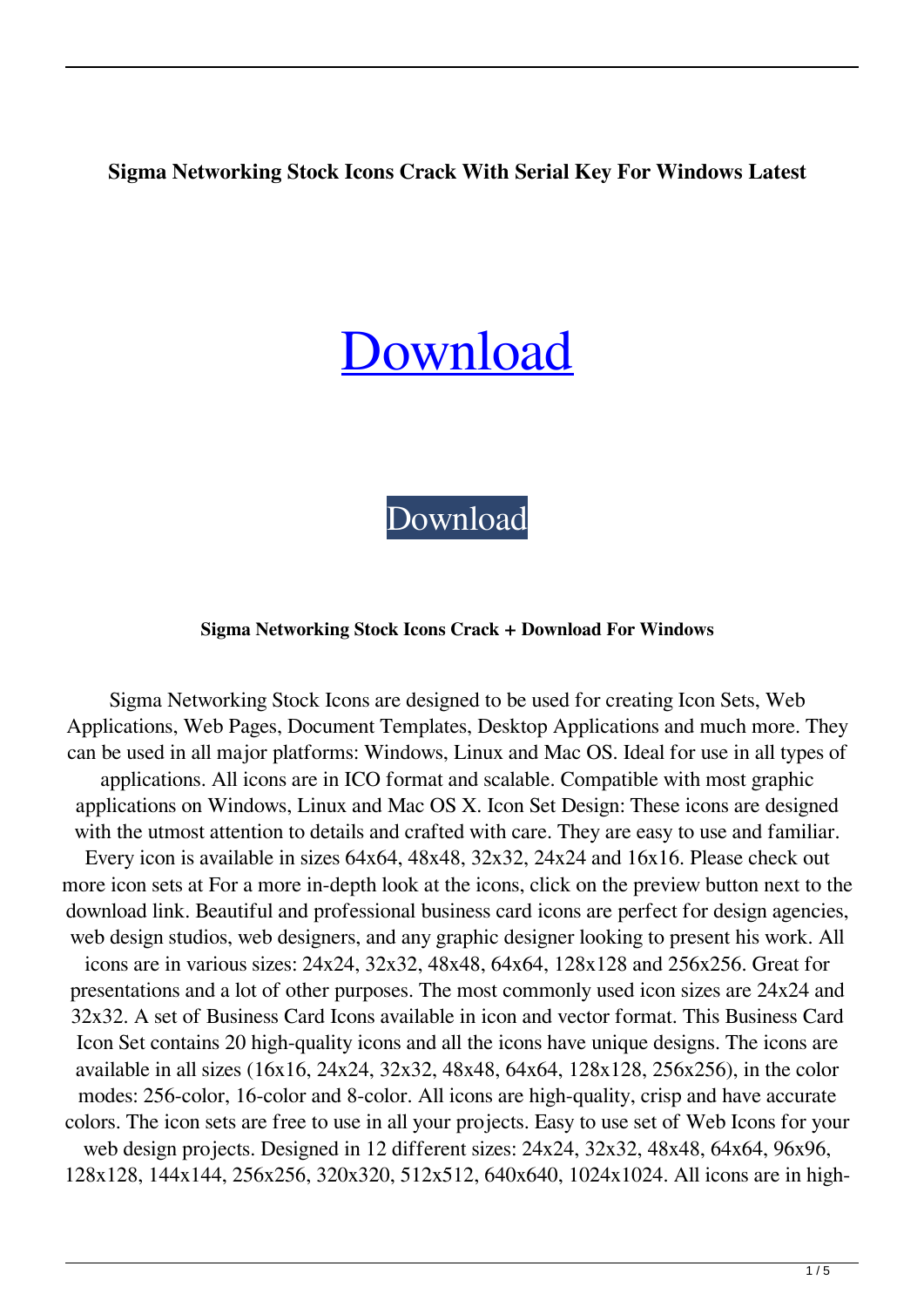quality, crisp, ready to use format. The most commonly used icons are the 24x24 and 32x32. Are you looking for professional design icons for print, web, software, and other media? Here is a collection of great icons for all projects. This icon

#### **Sigma Networking Stock Icons Torrent (Activation Code)**

This set is inspired by the Mac OS X10.7's system icon for "Close Window" icon that consists of two parts: a larger, outer square and a smaller, inner box. Each part contains 5 different icons: - Part 1. The outer square has four possible variations. This part is the simplest one and represents a simple and open window in a different environment. - Part 2. The inner box contains five different variations, 3 of them use the box as a place for an icon and 2 with an empty box. The first box icon represents a "blank" interface, so it's easy to use the icon to replace a default system icon without the need to write a long text description. - Part 3. This icon represents a box of some kind, with one color scheme with rounded corners and a transparent background. The two icons that use the box have a gradients colored backgrounds. One of them has a slightly rounded corners. - Part 4. This is the "Close Window" icon in the Mac OS X10.7 system icon. The icon is contained in an inner box, with a different color scheme than the other part. - Part 5. The most different one, this icon has the same colored scheme as the rest. It's a magnifying glass icon that points to an icon. REFRESHDescription: This is an icon set for web related to linking two or more computing devices together for the purpose of sharing data, making a dozen of different concepts easy to understand for users, as networks are organized in several different ways. SMART DESCRIPTION: This is a collection of easily recognizable icons that represents a link or a connector between different devices, either it's two or more, like computers, phones and more. FEATURE: This icon set features a carefully selected color palette to make your project look much better. Filename: DataConnections.xml 7,52 KB ]]>Data Connections Description: Smooth shapes and a carefully selected color palette conform this icon set, bringing your applications into a new design level. This set of icons will be helpful for webs related to linking two or more computing devices together for the purpose of sharing data, making a dozen of different concepts easy to understand for users, as networks are organized in several different ways this set contains the most used icons trying to enclose all areas. Refresh you project look with this beautiful icon collection. KEYMACRO Description: This set 81e310abbf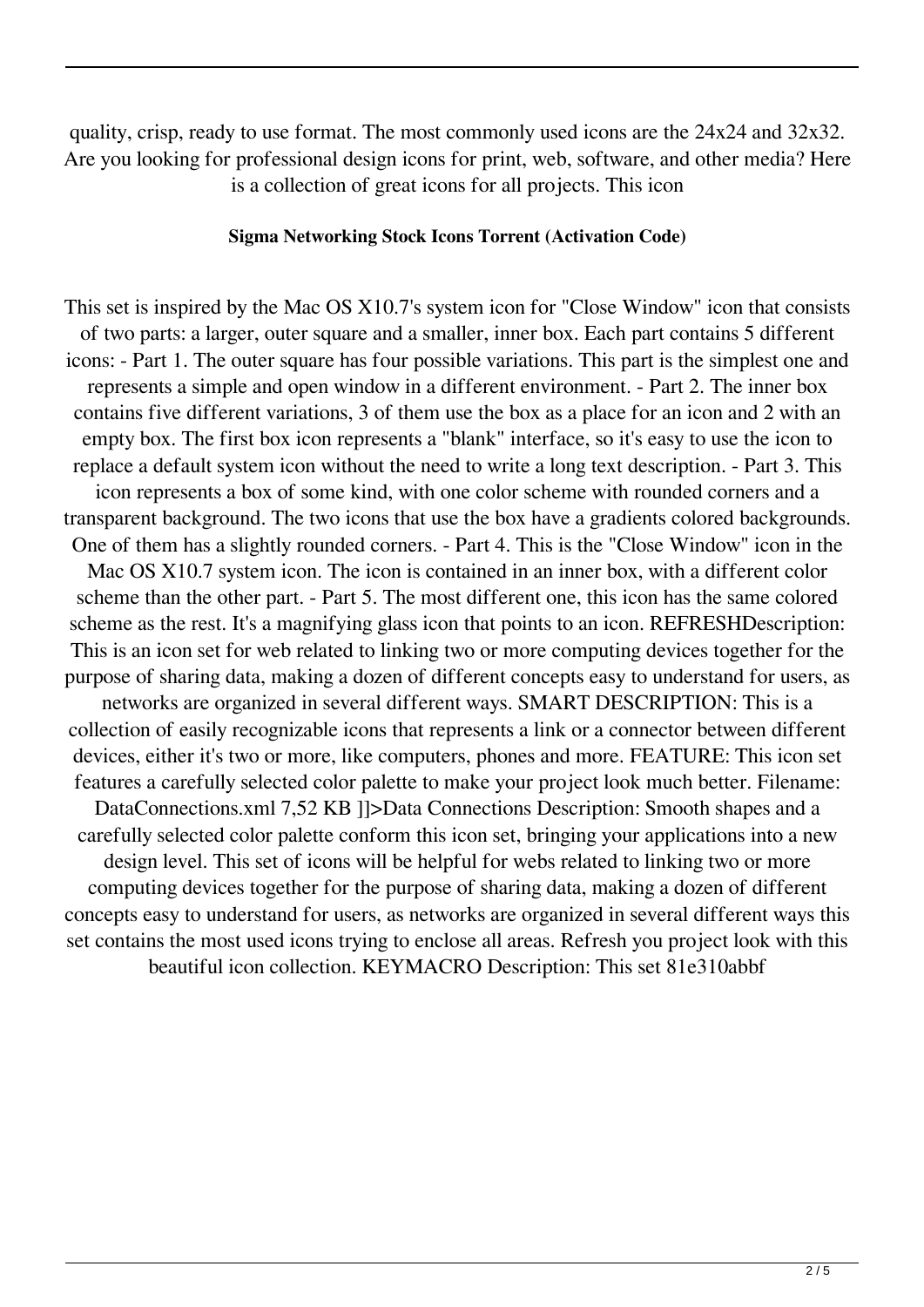## **Sigma Networking Stock Icons Full Product Key**

This is a set of icons representing a simple site designed for videos. Icons with various colors and pixel dimensions make this icon set different from the ordinary sets. Refresh your website with this beautiful icon collection. Description: A set of icons representing a group of applications for the media industry. With strong colors and real images the set will help you to express ideas of the products you offer to your clients. To top that, icons are included in three different sizes, so if you want to style your site with a unique look, you will need to use these icons. Refresh your projects with this beautiful icon collection. Description: A set of icons that would make a perfect fit in any site. Everything is very simple and makes sense, plus the fact that this set of icons will be appreciated by users that have a background in graphic design will make it one of your favorite icon sets. Description: A set of icons with a strong navy color palette make this set special. Icons represent applications for the software industry, so they are great if you have a project related to web applications. You will find most of the most used icons in this collection. Refresh your projects with this beautiful icon set. Description: If you want to make a project related to a multimedia software application, this is the set of icons you should use. Real images are the strong point of this set, and even though the size of the icons is not the largest in this category, it is also quite useful for most projects. Description: This is a set of icons designed with a strong green color palette. The icons will help you to express ideas related to information products. The fact that icons are included in three different sizes will allow you to style your website with a unique look. Description: An icon set that uses many geometrical shapes, this set represents almost all the icons you might need for your projects. Icons are provided in three sizes to make your site easier to understand for users, since an icon set with icons of various sizes can be very useful for projects with a lot of icons and little content. Description: A set of icons designed to be used for a web application project. Although the size of the icons is the smallest in this category, they are the most used. That is why you can rely on this icon set if you need to deliver a product to the online world. Description: This set of icons is a great choice if you

#### **What's New in the Sigma Networking Stock Icons?**

This is a set of 72 high quality vector icons in AI, EPS and SVG formats. Usage: You can use them in commercial projects. They can also be used for personal use in both commercial and non-commercial projects. (All formats have to be opened or extracted by Acorn. You can use the above "download button" to do so.) License: You can use them in both commercial and non-commercial projects. To use them in a commercial project, please check the "Commercial" checkbox in the "License Agreement" tab. To use them for personal use only, please check the "Non-Commercial" checkbox in the "License Agreement" tab. This set of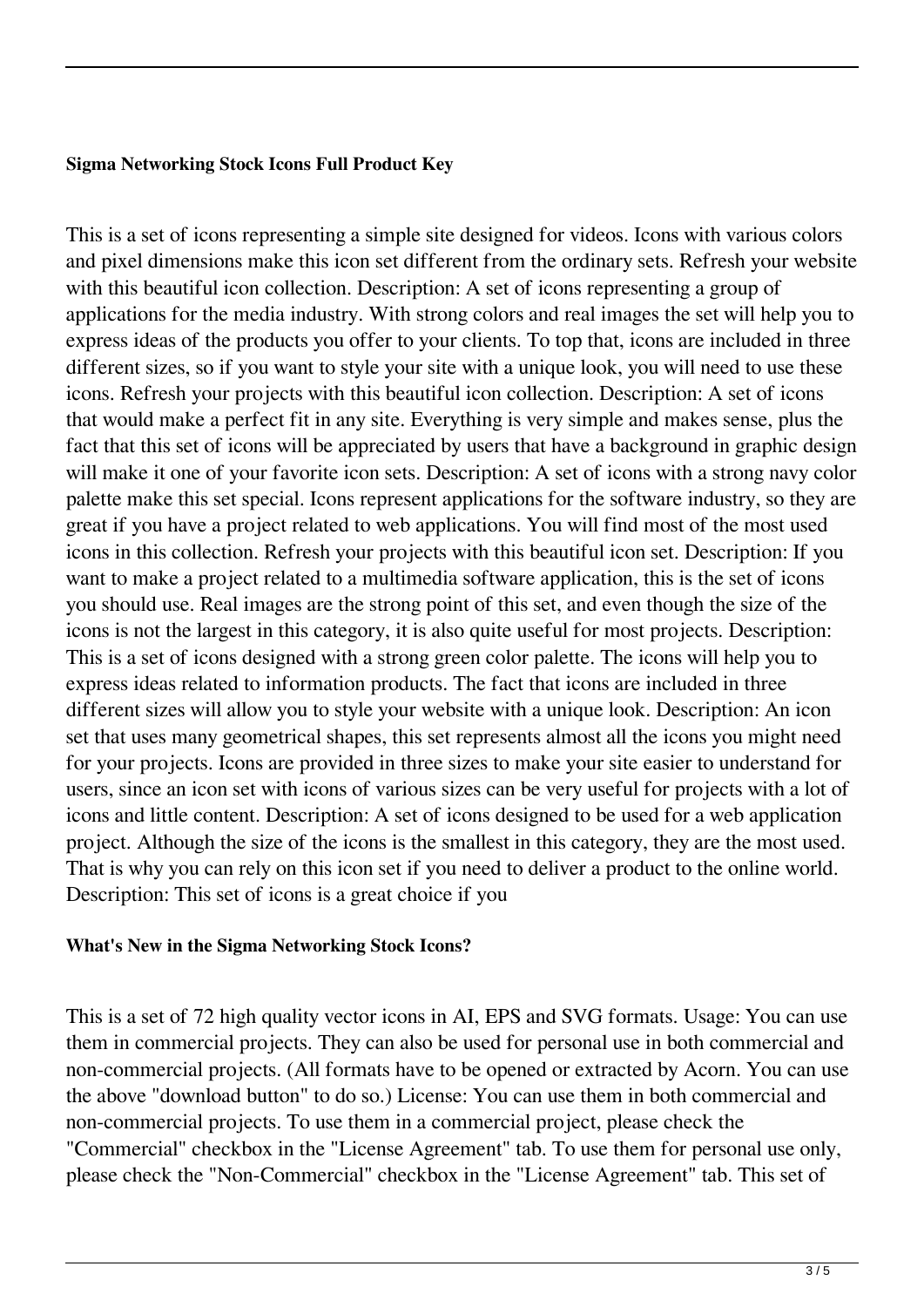icons has been designed specifically for web & web apps related to linking two or more computing devices together for the purpose of sharing data, making a dozen of different concepts easy to understand for users, as networks are organized in several different ways this set contains the most used icons trying to enclose all areas. Release Notes: 1. New: Updated to a new version with improved SVG files and added some new icons. 2. New: Improved icons for editing and removing relationships between nodes in diagrams. 3. New: Some icons for selecting and moving layers to achieve different network layouts. 4. New: Added several small icons to the diagrams to make them easier to read. 5. New: Some small changes and added some icons. 6. New: Fixed a bug in the app. 7. New: New icons for each area of the web. 8. New: A better way to install icons. 9. New: A way to support different file types with icons. 10. New: Some minor changes and added some icons. 11. New: Some icons changed. 12. New: The SVG icon is placed on a new folder for easy installation. 13. New: Many new icons added. 14. New: The icons are placed in a new folder for easy installation. 15. New: Some icons changed. 16. New: New icons added. 17. New: New icons added. 18. New: New icons added. 19. New: Improved icons for editing and removing relationships between nodes in diagrams. 20. New: Some minor changes and added some icons. 21. New: Added some small icons to the diagrams to make them easier to read. 22. New: A better way to install icons. 23. New: New icons for each area of the web. 24. New: A better